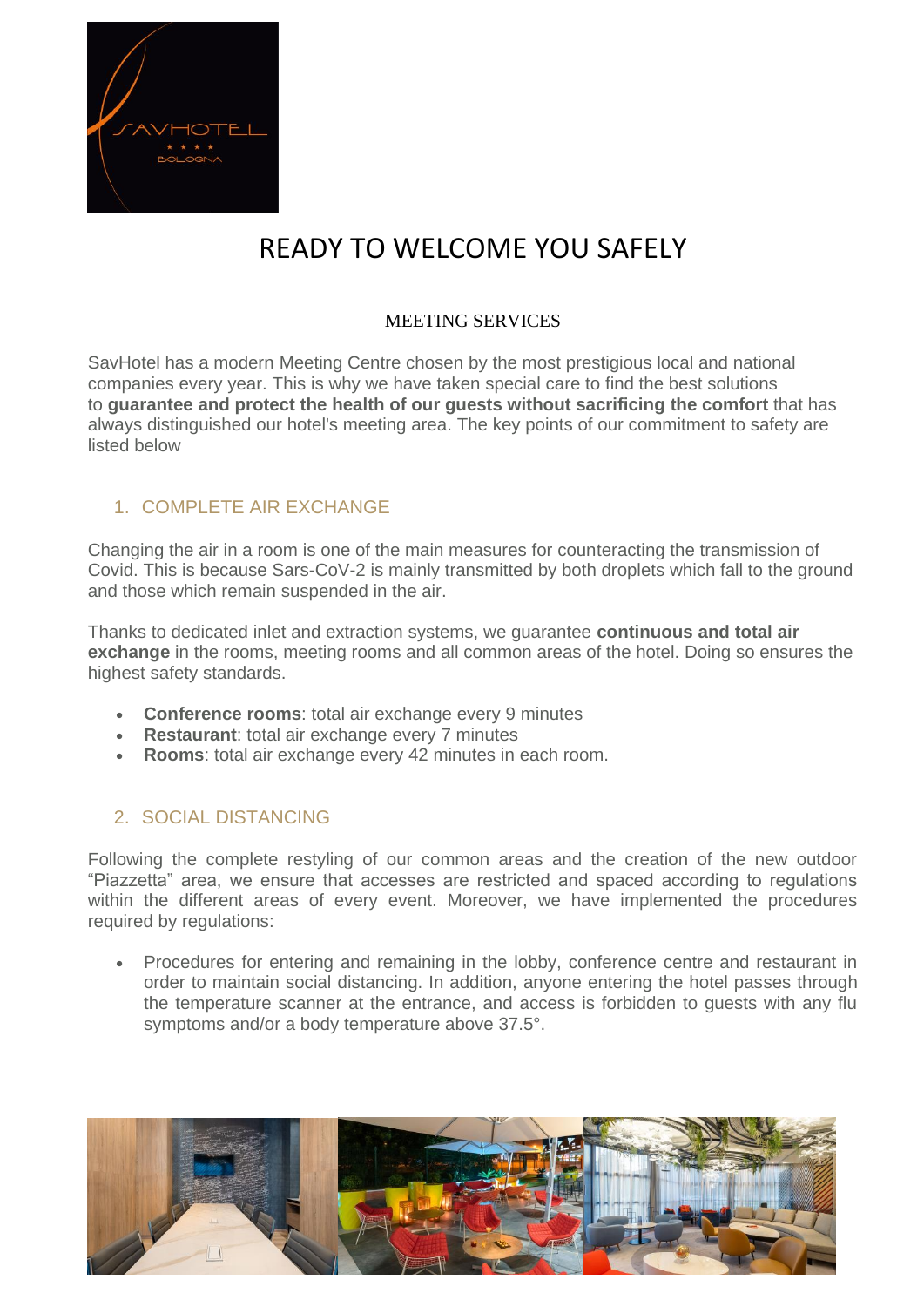- Super Green Pass: all guests staying at the hotel must show proof of their Super Green Pass, and any participants not staying at the hotel are asked to provide their personal information for the purposes of traceability, as per the Decree. These data will be kept by the hotel for 14 days after the event.
- Adequate information on the prevention measures, either through special signs and posters and/or audio-visual systems, or presented by assigned staff.
- A special self-service station with essential medical devices for all meeting participants.
- In the meeting rooms, the seats are positioned to maintain an interpersonal distance of one metre between participants, while any speaker presenting without a mask is positioned two metres from those seated in the first row.
- Compulsory use of masks in all common areas of the hotel, including the meeting rooms

The hotel's restaurant **NeroArancio** is ready to welcome our guests in its large, bright space while continuing to ensure the required social distances.

In general, all the dining areas will have specific paths for organised access in order to respect safety distances and avoid crowding.

The following procedures are implemented:

A mask must be worn to enter the restaurant and when not seated at a table.

Service: lunch can also be organised as a buffet with self-service monitored by our staff. Guests must wear a mask at the buffet and use the special sanitising gel located at various points in the buffet.

The tables are spaced one metre apart in accordance with current regulations